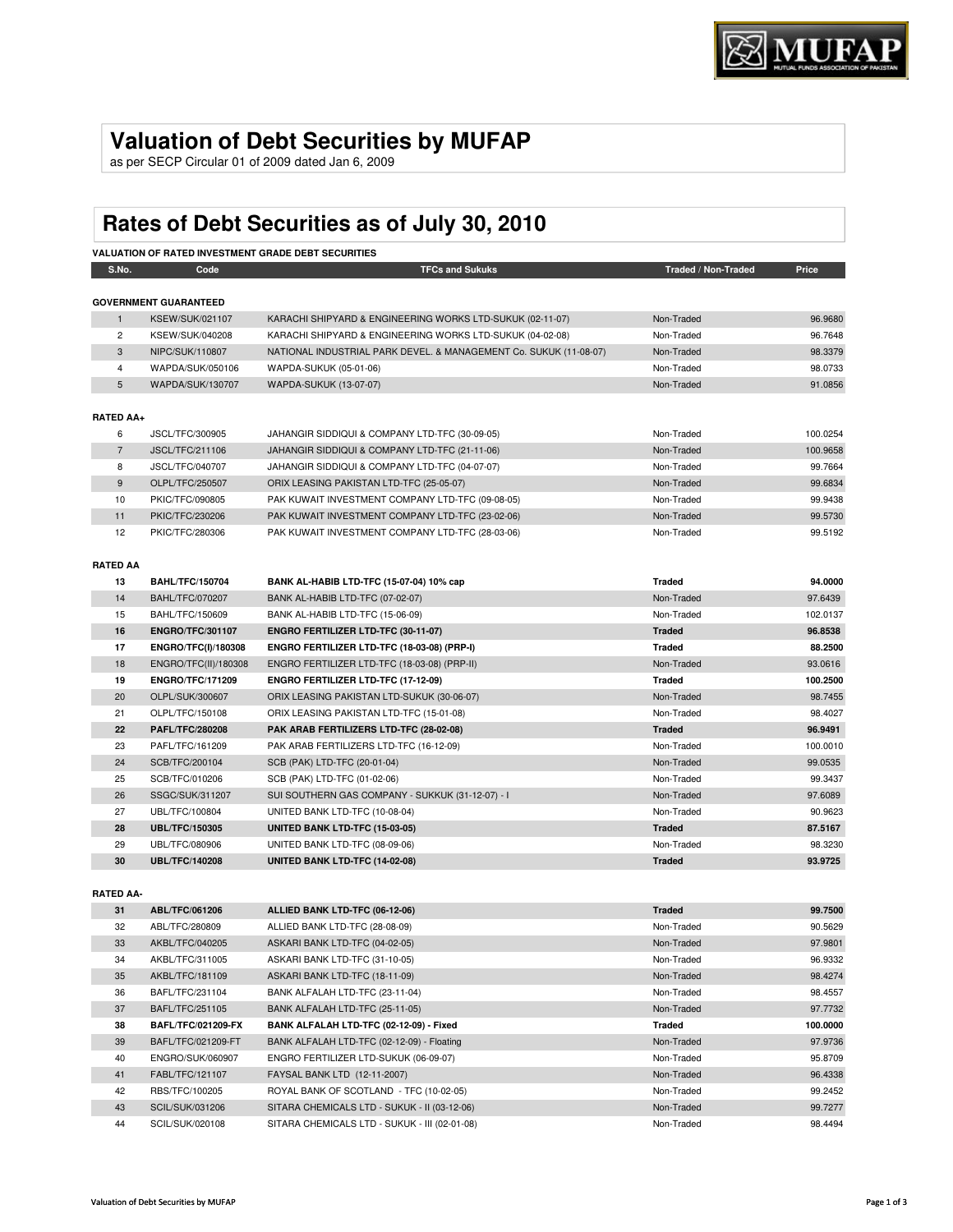

**RATED A+**

| .              |                        |                                                                     |               |         |
|----------------|------------------------|---------------------------------------------------------------------|---------------|---------|
| 45             | AASML/TFC/211107       | AL ABBAS SUGAR MILLS LTD-TFC (21-11-07)                             | Non-Traded    | 96.9395 |
| 46             | CPBM/SUK/250907        | CENTURY PAPER & BOARD MILLS LTD- SUKUK (25-09-07)                   | Non-Traded    | 95.8871 |
| 47             | EIBL/TFC/150307        | ESCORTS INVESTMENT BANK LTD-TFC (15-03-07)                          | Non-Traded    | 99.2012 |
| 48             | FRSCL(A)/TFC/170107    | FINANCIAL REC'BLES SEC'ZATION CO. LTD-TFC CLASS "A"                 | Non-Traded    | 97.1089 |
| 49             | FRSCL(B)/TFC/170107    | FINANCIAL REC'BLES SEC'ZATION CO. LTD-TFC CLASS "B"                 | Non-Traded    | 97.1089 |
| 50             | HBFC/SUK/080508        | HOUSE BUILDING FINANCE CORPORATION LTD - SUKUK (08-05-08)           | Non-Traded    | 95.4483 |
| 51             | IGIBL/TFC/110706       | IGI INV. BANK LTD-TFC (FIRST INT'I INV. BANK LTD. - TFC) (11-07-06) | Non-Traded    | 99.1232 |
| 52             | KASBS/TFC/270607       | KASB SECURITIES LTD- TFC (27-06-07)                                 | Non-Traded    | 97.6662 |
| 53             | <b>NIB/TFC/050308</b>  | <b>NIB BANK LTD-TFC (05-03-08)</b>                                  | <b>Traded</b> | 94.9000 |
| $54*$          | PACE/TFC/150208        | PACE (PAKISTAN) LTD-TFC (15-02-08)                                  | Non-Traded    | 92.3686 |
| 55             | PMCL/TFC/310506        | PAKISTAN MOBILE COMMUNICATION LTD-TFC (31-05-06)                    | Non-Traded    | 98.7006 |
| 56             | PMCL/TFC/011007        | PAKISTAN MOBILE COMMUNICATION LTD-TFC (01-10-07)                    | Non-Traded    | 98.9018 |
| 57             | <b>PMCL/TFC/281008</b> | PAKISTAN MOBILE COMMUNICATION LTD-TFC (28-10-08)                    | <b>Traded</b> | 86.5000 |
| 58             | PEL/SUK/280907         | PEL-SUKUK (28-09-07)                                                | Non-Traded    | 98.0091 |
| 59             | PEL/SUK/310308         | PEL-SUKUK (31-03-08)                                                | Non-Traded    | 92.8825 |
| 60             | <b>SNBL/TFC/050505</b> | SONERI BANK LTD-TFC (05-05-05)                                      | <b>Traded</b> | 99.0707 |
|                |                        |                                                                     |               |         |
| <b>RATED A</b> |                        |                                                                     |               |         |
|                |                        |                                                                     |               |         |

| 61 | AZLC/TFC/050907        | ALZAMIN LEASING CORPORATION LTD-TFC (05-09-07) | Non-Traded | 99.8197 |
|----|------------------------|------------------------------------------------|------------|---------|
| 62 | AZLM/TFC/120508        | AL-ZAMIN LEASING MODARABA LTD-TFC (12-05-08)   | Non-Traded | 97.0400 |
| 63 | AML/SUK/210108         | AMTEX LTD.-SUKUK (21-01-08)                    | Non-Traded | 94.2656 |
| 64 | EBL/SUK/080908         | EDEN BUILDERS LTD.- SUKUK (08-09-08)           | Non-Traded | 95.9144 |
| 65 | JDWS/SUK/190608        | JDW SUGAR MILLS LTD. SUKUK (19-06-08)          | Non-Traded | 93.9573 |
| 66 | <b>JDWS/TFC/230608</b> | JDW SUGAR MILLS LTD. TFC (23-06-08)            | Non-Traded | 93.9240 |
| 67 | OPTI/TFC/101007        | OPTIMUS LTD - TFC (10-10-07)                   | Non-Traded | 96.3089 |
| 68 | TRAKKER/TFC/150907     | <b>TRAKKER (15-09-07) - PPTFC</b>              | Non-Traded | 99.2347 |
| 69 | WTL/TFC/281106         | WORLDCALL TELECOM LTD.TFC (28-11-06)           | Non-Traded | 98.3698 |
| 70 | WTL/TFC/071008         | WORLDCALL TELECOM LTD-TFC (07-10-08)           | Non-Traded | 95.1952 |

#### **RATED A-**

| AVH/TFC/300409  | AVARI HOTELS-TFC (30-04-09)                | Non-Traded | 93.4921 |
|-----------------|--------------------------------------------|------------|---------|
| SSML/SUK/270907 | SHAHMURAD SUGAR MILLS LTD-SUKUK (27-09-07) | Non-Traded | 95.5501 |

#### **RATED BBB+**

| OTML/SUK/260908  | QUETTA TEXTILE MILLS LTD-SUKUK (26-09-08) | Non-Traded | 83.3644 |
|------------------|-------------------------------------------|------------|---------|
| SEARL/TFC/090306 | SEARLE PAKISTAN LTD-TFC (09-03-06)        | Non-Traded | 98.0256 |
| SMEL/TFC/160708  | SME LEASING LTD-TFC (16-07-08)            | Non-Traded | 96.3176 |

#### **RATED BBB**

| 76 | TELE/TFC/270505  | TELECARD LTD-TFC (27-05-05)              | Non-Traded | 90.3959 |
|----|------------------|------------------------------------------|------------|---------|
|    | TRIBL/TFC/151105 | TRUST INVESTMENT BANK LTD-TFC (15-11-05) | Non-Traded | 98.8535 |
| 78 | TRIBL/TFC/040708 | TRUST INVESTMENT BANK LTD-TFC (04-07-08) | Non-Traded | 89.0666 |

#### **RATED BBB-**

```
79* PAFL/SUK/060808 AGRITECH LTD-SUKUK (06-08-08) Non-Traded 74.6362
```
#### **VALUATION OF RATED NON-INVESTMENT GRADE DEBT SECURITIES**

| S.No.  | Code             | <b>TFCs and Sukuks</b>                           | Traded / Non-Traded | Price   |
|--------|------------------|--------------------------------------------------|---------------------|---------|
| $+*$   | EHL/SUK/310308   | EDEN HOUSING LTD.- SUKUK (31-03-08)              | Non-Traded          | 71.4747 |
| $2***$ | FDIBL/TFC/110907 | FIRST DAWOOD INVESTMENT BANK LTD. TFC (11-09-07) | Non-Traded          | 70.9689 |
|        | GLL/TFC/040708   | GRAYS LEASING LTD. - TFC (04-07-08)              | Non-Traded          | 75,0000 |
| $4***$ | SPLC/TFC/130308  | SAUDI PAK LEASING COMPANY LTD-TFC (13-03-08)     | Non-Traded          | 72.7827 |

### **VALUATION OF NON-RATED INVESTMENT GRADE DEBT SECURITIES**

| S.No. | Code            | <b>TFCs and Sukuks</b>             | Traded / Non-Traded | <b>Price</b> |
|-------|-----------------|------------------------------------|---------------------|--------------|
|       | DAWH/SUK/180907 | DAWOOD HERCULES-SUKUK (18-09-07)   | Non-Traded          | 98.1160      |
|       | SEL/SUK/160707  | SITARA ENERGY LTD-SUKUK (16-07-07) | Non-Traded          | 98.0205      |

#### **VALUATION OF NON-RATED DEBT SECURITIES**

| S.No. | Code            | <b>TFCs and Sukuks</b>                     | Traded / Non-Traded | Price   |
|-------|-----------------|--------------------------------------------|---------------------|---------|
|       | AAHL/TFC/230806 | AL ABBAS HOLDINGS (PVT) LTD-TFC (23-08-06) | Non-Traded          | 75,0000 |
|       | CTM/TFC/170604  | CRESCENT TEXTILE MILLS LTD-TFC (17-06-04)  | Non-Traded          | 75,0000 |
|       | GHL/TFC/230806  | GHANI HOLDING (PVT) LTD-TFC (23-08-06)     | Non-Traded          | 75.0000 |